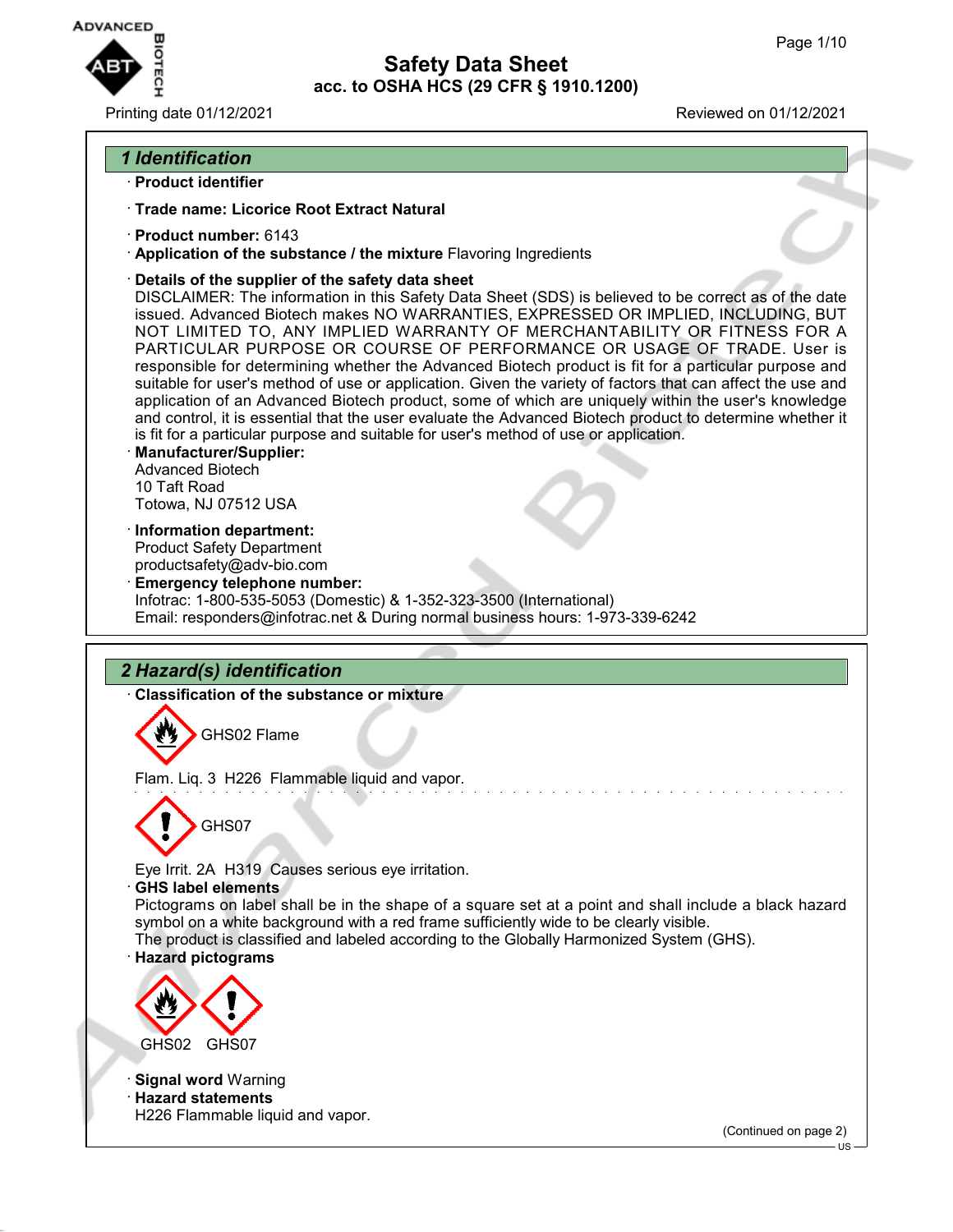

Printing date 01/12/2021 Reviewed on 01/12/2021



## *4 First-aid measures*

### · **Description of first aid measures**

- · **General information:** Immediately remove any clothing soiled by the product.
- · **After inhalation:** Supply fresh air; consult doctor in case of complaints.
- · **After skin contact:** Immediately rinse with water.
- · **After eye contact:**
- Rinse opened eye for several minutes under running water. If symptoms persist, consult a doctor.
- · **After swallowing:** If symptoms persist consult doctor.
- · **Information for doctor:**
- · **Most important symptoms and effects, both acute and delayed**
- No further relevant information available.

(Continued on page 3)

US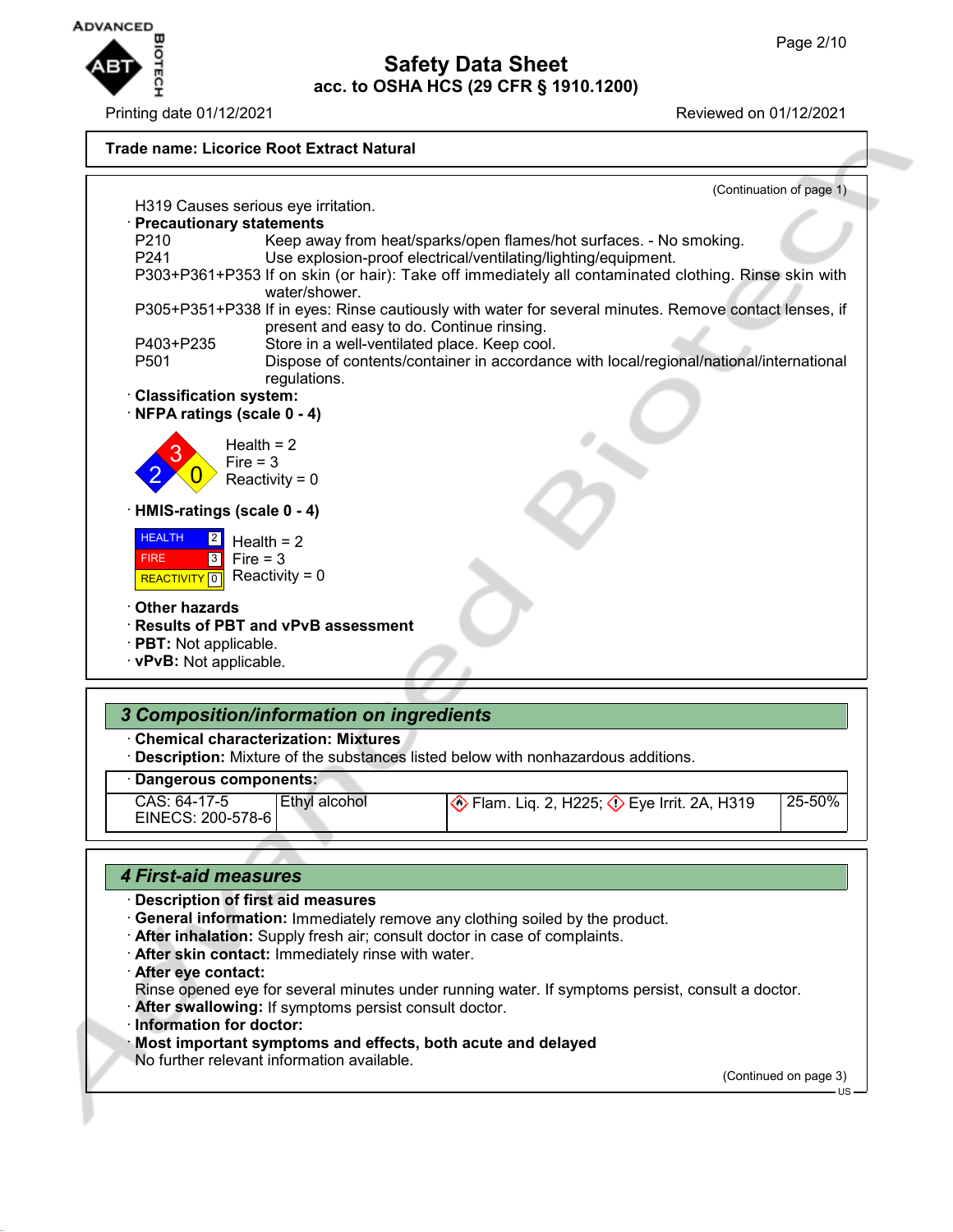

### Printing date 01/12/2021 Reviewed on 01/12/2021

### **Trade name: Licorice Root Extract Natural**

(Continuation of page 2)

#### · **Indication of any immediate medical attention and special treatment needed** No further relevant information available.

## *5 Fire-fighting measures*

- · **Extinguishing media**
- · **Suitable extinguishing agents:**
- CO2, extinguishing powder or water spray. Fight larger fires with water spray or alcohol resistant foam.
- · **Special hazards arising from the substance or mixture** No further relevant information available.
- · **Advice for firefighters**
- · **Protective equipment:** No special measures required.
- · **Additional information**
- Cool endangered receptacles with water spray.

Collect contaminated fire fighting water separately. It must not enter the sewage system.

## *6 Accidental release measures*

- · **Personal precautions, protective equipment and emergency procedures** Wear protective equipment. Keep unprotected persons away.
- · **Environmental precautions:** Dilute with plenty of water.
- Do not allow to enter sewers/ surface or ground water.
- · **Methods and material for containment and cleaning up:**

Absorb with liquid-binding material (sand, diatomite, acid binders, universal binders, sawdust). Dispose contaminated material as waste according to item 13.

- Ensure adequate ventilation.
- **Reference to other sections** See Section 7 for information on safe handling. See Section 8 for information on personal protection equipment. See Section 13 for disposal information.
- · **Protective Action Criteria for Chemicals**

### · **PAC-1:**

All components have the value 1,800 ppm.

· **PAC-2:**

All components have the value 3300\* ppm.

· **PAC-3:**

All components have the value 15000\* ppm.

## *7 Handling and storage*

- · **Handling:**
- · **Precautions for safe handling** No special precautions are necessary if used correctly. · **Information about protection against explosions and fires:**
- Keep ignition sources away Do not smoke.
- Protect against electrostatic charges.

(Continued on page 4)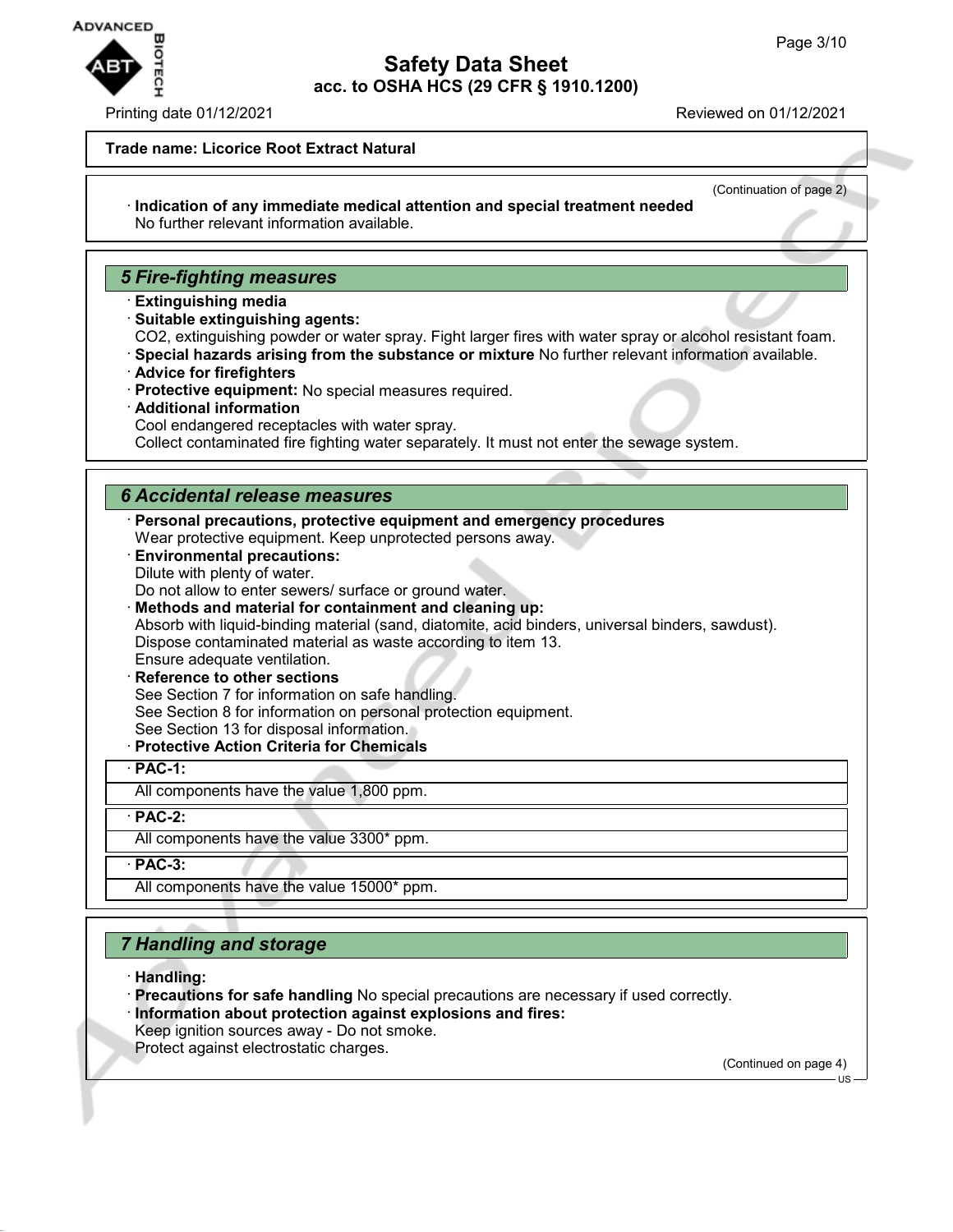

Printing date 01/12/2021 Reviewed on 01/12/2021

### **Trade name: Licorice Root Extract Natural**

(Continuation of page 3)

- · **Conditions for safe storage, including any incompatibilities**
- · **Storage:**
- · **Requirements to be met by storerooms and receptacles:** No special requirements.
- Please refer to product specification for product storage requirements.
- · **Information about storage in one common storage facility:** Not required.
- · **Further information about storage conditions:** Keep receptacle tightly sealed.
- · **Specific end use(s)** No further relevant information available.

## *8 Exposure controls/personal protection*

· **Additional information about design of technical systems:** No further data; see item 7.

· **Control parameters**

· **Components with limit values that require monitoring at the workplace:**

## **CAS: 64-17-5 Ethyl alcohol**

PEL Long-term value: 1900 mg/m<sup>3</sup>, 1000 ppm

- REL Long-term value: 1900 mg/m<sup>3</sup>, 1000 ppm
- TLV Short-term value:  $1880 \text{ mg/m}^3$ , 1000 ppm

· **Additional information:** The lists that were valid during the creation were used as a basis.

- · **Exposure controls**
- · **Personal protective equipment:**
- · **General protective and hygienic measures:** Keep away from foodstuffs, beverages and feed. Immediately remove all soiled and contaminated clothing. Wash hands before breaks and at the end of work.

Avoid contact with the eyes.

- Avoid contact with the eyes and skin.
- · **Breathing equipment:** Not required.
- · **Protection of hands:**



Protective gloves

The glove material has to be impermeable and resistant to the product/ the substance/ the preparation. Due to missing tests no recommendation to the glove material can be given for the product/ the preparation/ the chemical mixture.

Selection of the glove material should be based on consideration of the penetration times, rates of diffusion and the degradation

· **Material of gloves**

The selection of the suitable gloves does not only depend on the material, but also on further marks of quality and varies from manufacturer to manufacturer. As the product is a preparation of several substances, the resistance of the glove material can not be calculated in advance and has therefore to be checked prior to the application.

### · **Penetration time of glove material**

The exact break through time has to be determined by the manufacturer of the protective gloves and has to be observed.

(Continued on page 5)

US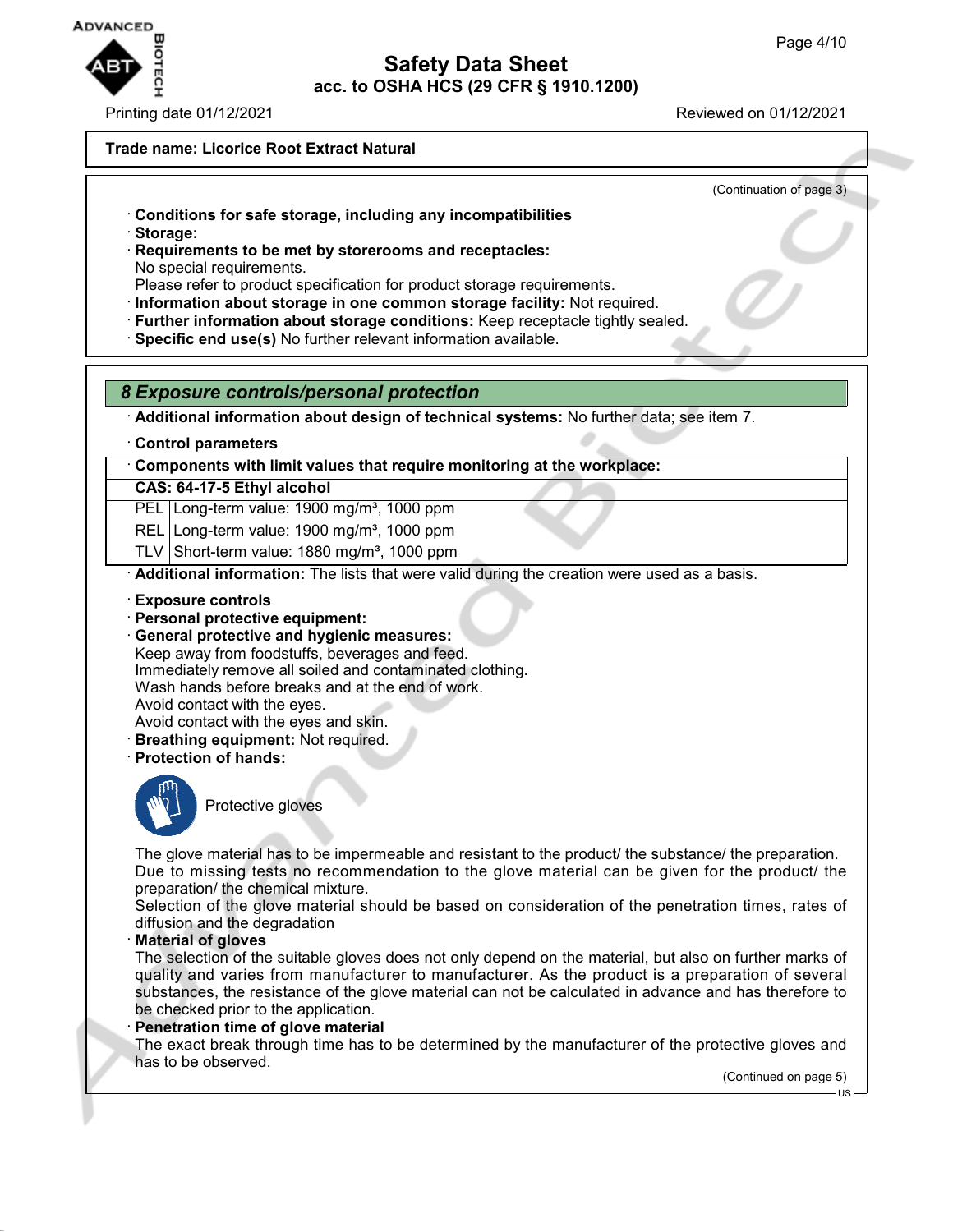

Printing date 01/12/2021 Reviewed on 01/12/2021

# **Trade name: Licorice Root Extract Natural** (Continuation of page 4) · **Eye protection:** Tightly sealed goggles *9 Physical and chemical properties* · **Information on basic physical and chemical properties** · **General Information** · **Appearance: Form:** Liquid **Color:** Color: **According to product specification** · Odor: **Odor: According to product specification** · Odor threshold: Not determined. · **pH-value:** Not determined. · **Change in condition Melting point/Melting range:** Undetermined. **Boiling point/Boiling range:** Undetermined. · **Flash point:** 26 °C (78.8 °F) · **Flammability (solid, gaseous):** Not applicable. · **Ignition temperature:** 425 °C (797 °F) · **Decomposition temperature:** Not determined. · **Auto igniting:** Product is not selfigniting. · **Danger of explosion:** Product is not explosive. However, formation of explosive air/ vapor mixtures are possible. · **Explosion limits: Lower:** 3.5 Vol % **Upper:** 15 Vol % · **Vapor pressure at 20 °C (68 °F):** 59 hPa (44.3 mm Hg) **Density at 20 °C (68 °F):** 1.026 g/cm<sup>3</sup> (8.56197 lbs/gal) **Product Relative density** Not determined. **Vapor density** Not determined. · **Evaporation rate Not determined.** · **Solubility in / Miscibility with** Water: **Water:** Fully miscible. · **Partition coefficient (n-octanol/water):** Not determined. · **Viscosity: Dynamic:** Not determined. Kinematic: Not determined. (Continued on page 6)  $H\mathbf{S}$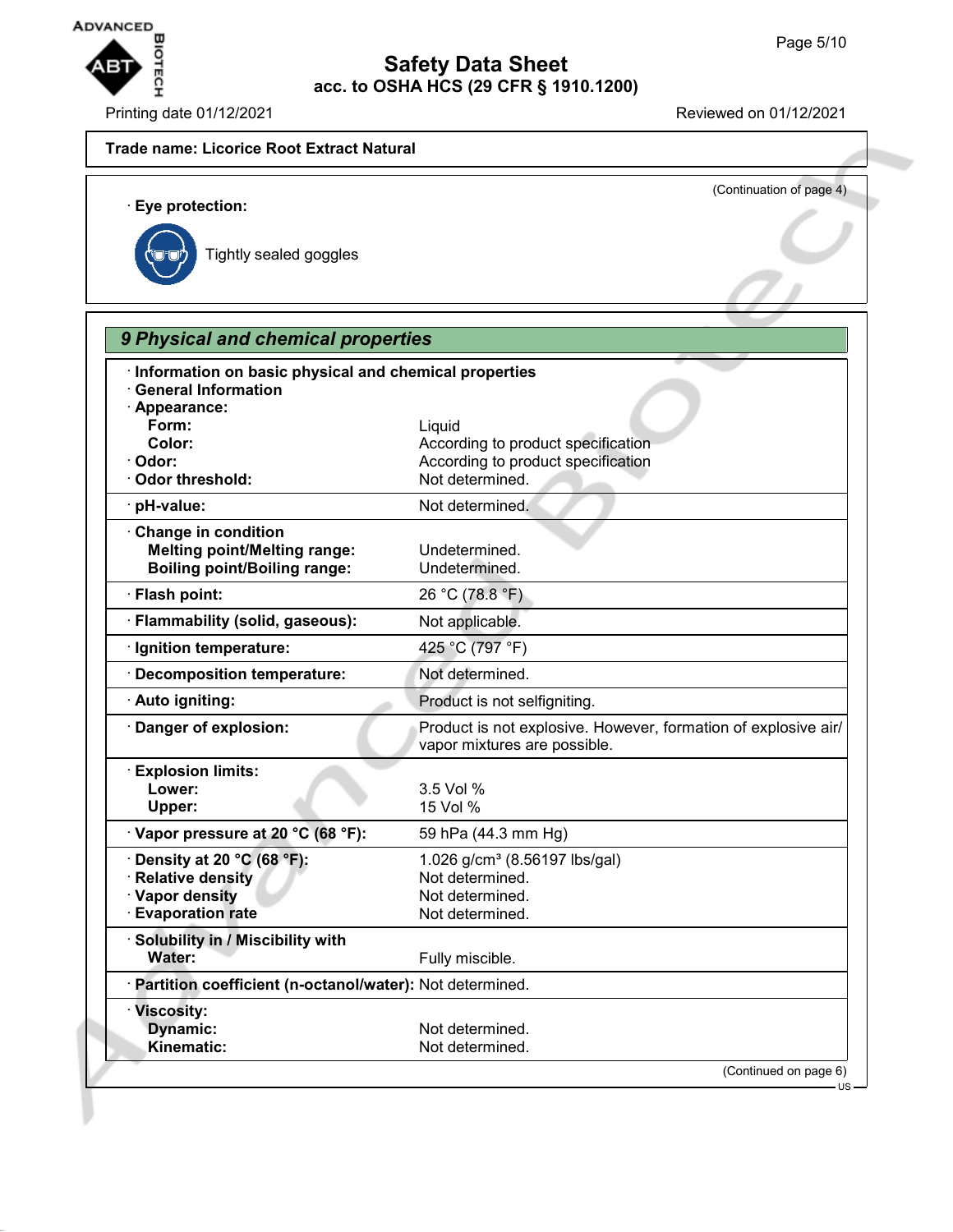

Printing date 01/12/2021 Reviewed on 01/12/2021

**Trade name: Licorice Root Extract Natural**

|                                                                       |                                            | (Continuation of page 5) |
|-----------------------------------------------------------------------|--------------------------------------------|--------------------------|
| Solvent content: \<br><b>Organic solvents:</b><br><b>VOC content:</b> | 32.6%<br>32.60%<br>334.5 g/l / 2.79 lb/gal |                          |
| Other information                                                     | No further relevant information available. |                          |

# *10 Stability and reactivity*

- · **Reactivity** No further relevant information available.
- · **Chemical stability**
- · **Thermal decomposition / conditions to be avoided:** No decomposition if used according to specifications.
- · **Possibility of hazardous reactions** No dangerous reactions known.
- · **Conditions to avoid** No further relevant information available.
- · **Incompatible materials:** No further relevant information available.
- · **Hazardous decomposition products:** No dangerous decomposition products known.

## *11 Toxicological information*

- · **Information on toxicological effects**
- · **Acute toxicity:**
- · **Primary irritant effect:**
- · **on the skin:** No irritant effect.
- · **on the eye:** Irritating effect.
- · **Sensitization:** No sensitizing effects known.
- · **Additional toxicological information:**

The product shows the following dangers according to internally approved calculation methods for preparations: Irritant

· **Carcinogenic categories**

· **IARC (International Agency for Research on Cancer)**

All components have the value 1.

## · **NTP (National Toxicology Program)**

None of the ingredients is listed.

## · **OSHA-Ca (Occupational Safety & Health Administration)**

None of the ingredients is listed.

## *12 Ecological information*

- · **Toxicity**
- · **Aquatic toxicity:** No further relevant information available.
- · **Persistence and degradability** No further relevant information available.
- · **Behavior in environmental systems:**
- · **Bioaccumulative potential** No further relevant information available.
- · **Mobility in soil** No further relevant information available.

(Continued on page 7)

US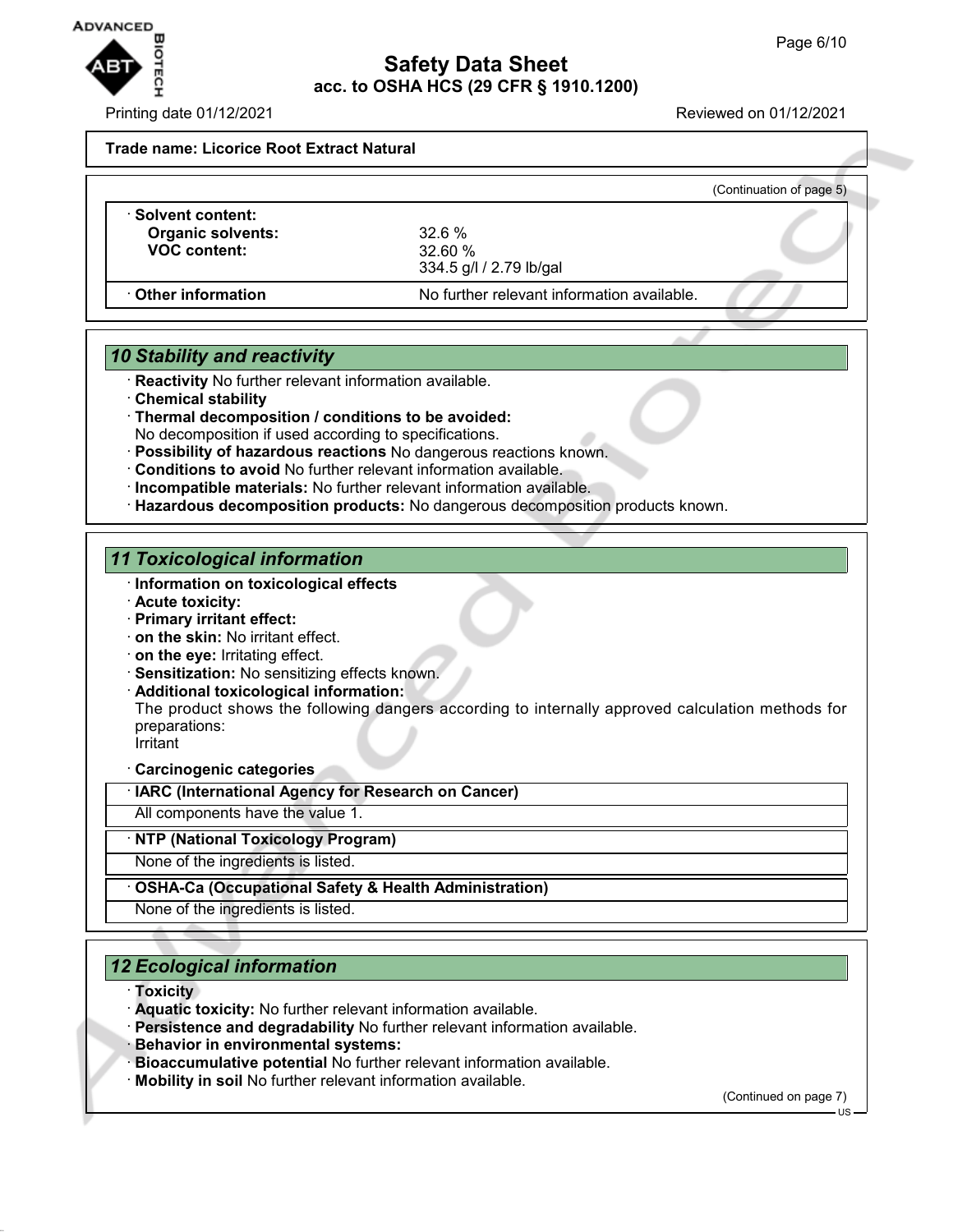

Printing date 01/12/2021 Reviewed on 01/12/2021

(Continuation of page 6)

### **Trade name: Licorice Root Extract Natural**

· **Additional ecological information:**

- · **General notes:**
- Water hazard class 1 (Self-assessment): slightly hazardous for water

Do not allow undiluted product or large quantities of it to reach ground water, water course or sewage system.

- · **Results of PBT and vPvB assessment**
- · **PBT:** Not applicable.
- · **vPvB:** Not applicable.
- · **Other adverse effects** No further relevant information available.

## *13 Disposal considerations*

### · **Waste treatment methods**

· **Recommendation:**

Must not be disposed of together with household garbage. Do not allow product to reach sewage system.

- · **Uncleaned packagings:**
- · **Recommendation:** Disposal must be made according to official regulations.
- · **Recommended cleansing agent:** Water, if necessary with cleansing agents.

| <b>14 Transport information</b>                          |                                                             |
|----------------------------------------------------------|-------------------------------------------------------------|
| · UN-Number<br>DOT, IMDG, IATA                           | <b>UN1197</b>                                               |
| · UN proper shipping name<br>$\cdot$ DOT<br>· IMDG, IATA | Extracts, flavoring, liquid<br>EXTRACTS, FLAVOURING, LIQUID |
| · Transport hazard class(es)                             |                                                             |
| $\cdot$ DOT                                              |                                                             |
|                                                          |                                                             |
| · Class<br>· Label                                       | 3 Flammable liquids<br>3                                    |
| · IMDG, IATA                                             |                                                             |
| <b>Class</b>                                             | 3 Flammable liquids                                         |
| · Label                                                  | 3                                                           |
| <b>Packing group</b><br>DOT, IMDG, IATA                  | III                                                         |
| <b>Environmental hazards:</b>                            | Not applicable.                                             |
|                                                          | (Continued on page 8)                                       |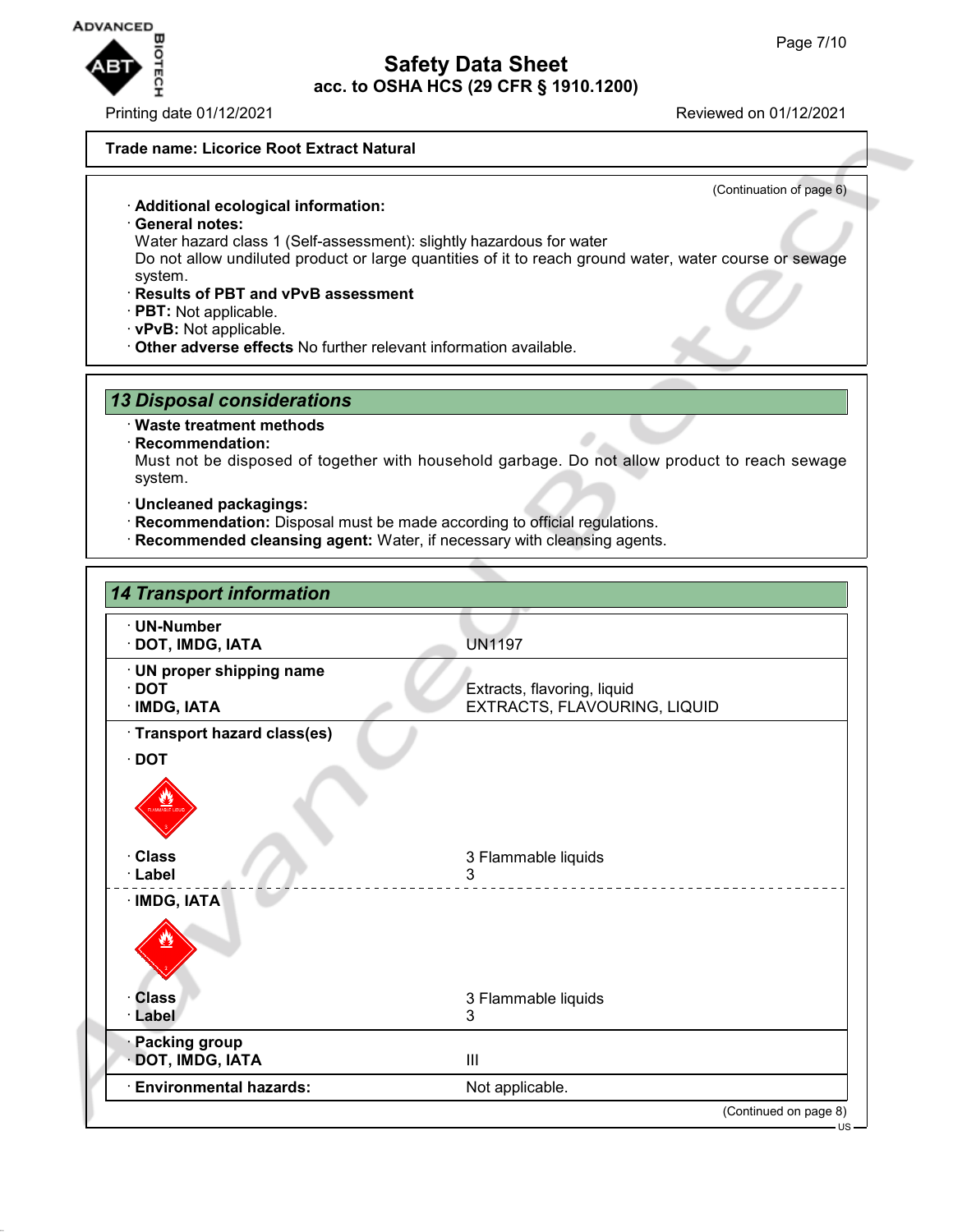

Printing date 01/12/2021 **Reviewed on 01/12/2021** 

|                                                  | (Continuation of page 7)                          |
|--------------------------------------------------|---------------------------------------------------|
| · Special precautions for user                   | Warning: Flammable liquids                        |
| · Hazard identification number (Kemler code): 30 |                                                   |
| · EMS Number:                                    | $F-E$ , S-D                                       |
| <b>Stowage Category</b>                          | A                                                 |
| Transport in bulk according to Annex II of       |                                                   |
| <b>MARPOL73/78 and the IBC Code</b>              | Not applicable.                                   |
| · Transport/Additional information:              |                                                   |
| ∙ DOT                                            |                                                   |
| $\cdot$ Quantity limitations                     | On passenger aircraft/rail: 60 L                  |
|                                                  | On cargo aircraft only: 220 L                     |
| ∙IMDG                                            |                                                   |
| · Limited quantities (LQ)                        | 5L                                                |
| <b>Excepted quantities (EQ)</b>                  | Code: E1                                          |
|                                                  | Maximum net quantity per inner packaging: 30 ml   |
|                                                  | Maximum net quantity per outer packaging: 1000 ml |
| · UN "Model Regulation":                         | UN 1197 EXTRACTS, FLAVOURING, LIQUID, 3, III      |
|                                                  |                                                   |

| <b>15 Regulatory information</b>                                                                         |                       |
|----------------------------------------------------------------------------------------------------------|-----------------------|
| Safety, health and environmental regulations/legislation specific for the substance or mixture<br>· Sara |                       |
| Section 355 (extremely hazardous substances):                                                            |                       |
| None of the ingredients is listed.                                                                       |                       |
| Section 313 (Specific toxic chemical listings):                                                          |                       |
| None of the ingredients is listed.                                                                       |                       |
| · TSCA (Toxic Substances Control Act):                                                                   |                       |
| All components have the value ACTIVE.                                                                    |                       |
| <b>Hazardous Air Pollutants</b>                                                                          |                       |
| None of the ingredients is listed.                                                                       |                       |
| <b>Proposition 65</b>                                                                                    |                       |
| <b>Chemicals known to cause cancer:</b>                                                                  |                       |
| None of the ingredients is listed.                                                                       |                       |
| Chemicals known to cause reproductive toxicity for females:                                              |                       |
| None of the ingredients is listed.                                                                       |                       |
| Chemicals known to cause reproductive toxicity for males:                                                |                       |
| None of the ingredients is listed.                                                                       |                       |
| Chemicals known to cause developmental toxicity:                                                         |                       |
| All ingredients are listed.                                                                              |                       |
| · Carcinogenic categories                                                                                |                       |
| <b>EPA (Environmental Protection Agency)</b>                                                             |                       |
| None of the ingredients is listed.                                                                       |                       |
|                                                                                                          | (Continued on page 9) |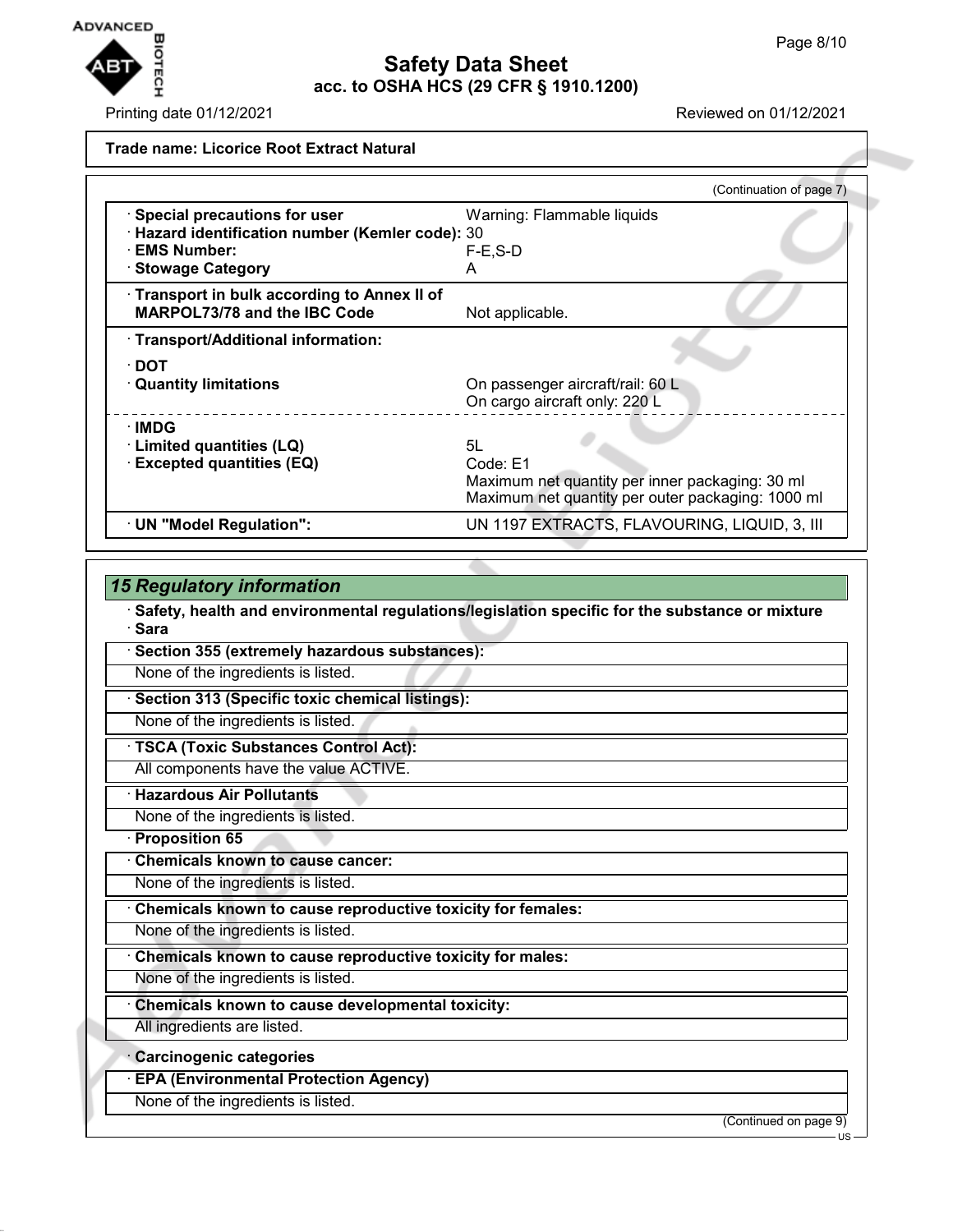

### Printing date 01/12/2021 Reviewed on 01/12/2021

### **Trade name: Licorice Root Extract Natural**

|                                                   | (Continuation of page 8)                                                                                                                                                                                                                                                                    |
|---------------------------------------------------|---------------------------------------------------------------------------------------------------------------------------------------------------------------------------------------------------------------------------------------------------------------------------------------------|
|                                                   | TLV (Threshold Limit Value established by ACGIH)                                                                                                                                                                                                                                            |
|                                                   | All components have the value A3.                                                                                                                                                                                                                                                           |
|                                                   | · NIOSH-Ca (National Institute for Occupational Safety and Health)                                                                                                                                                                                                                          |
| None of the ingredients is listed.                |                                                                                                                                                                                                                                                                                             |
| <b>GHS label elements</b><br>· Hazard pictograms  | Pictograms on label shall be in the shape of a square set at a point and shall include a black hazard<br>symbol on a white background with a red frame sufficiently wide to be clearly visible.<br>The product is classified and labeled according to the Globally Harmonized System (GHS). |
| GHS02<br>GHS07                                    |                                                                                                                                                                                                                                                                                             |
| <b>Signal word Warning</b><br>· Hazard statements | H226 Flammable liquid and vapor.<br>H319 Causes serious eye irritation.                                                                                                                                                                                                                     |
| · Precautionary statements                        |                                                                                                                                                                                                                                                                                             |
| P <sub>210</sub><br>P <sub>241</sub>              | Keep away from heat/sparks/open flames/hot surfaces. - No smoking.<br>Use explosion-proof electrical/ventilating/lighting/equipment.                                                                                                                                                        |
|                                                   | P303+P361+P353 If on skin (or hair): Take off immediately all contaminated clothing. Rinse skin with<br>water/shower.                                                                                                                                                                       |
|                                                   | P305+P351+P338 If in eyes: Rinse cautiously with water for several minutes. Remove contact lenses, if<br>present and easy to do. Continue rinsing.                                                                                                                                          |
| P403+P235                                         | Store in a well-ventilated place. Keep cool.                                                                                                                                                                                                                                                |
| P <sub>501</sub>                                  | Dispose of contents/container in accordance with local/regional/national/international                                                                                                                                                                                                      |
|                                                   | regulations.<br>Chemical safety assessment: A Chemical Safety Assessment has not been carried out.                                                                                                                                                                                          |

## *16 Other information*

This information is based on our present knowledge. However, this shall not constitute a guarantee for any specific product features and shall not establish a legally valid contractual relationship.

- · **Relevant phrases** H225 Highly flammable liquid and vapor. H319 Causes serious eye irritation.
- · **Department issuing SDS:** Product Safety Department
- · **Contact:** Product Safety Department productsafety@adv-bio.com
- · **Date of preparation / last revision** 01/12/2021 / -
- · **Abbreviations and acronyms:** ADR: Accord relatif au transport international des marchandises dangereuses par route (European Agreement Concerning the International Carriage of Dangerous Goods by Road) IMDG: International Maritime Code for Dangerous Goods DOT: US Department of Transportation IATA: International Air Transport Association ACGIH: American Conference of Governmental Industrial Hygienists EINECS: European Inventory of Existing Commercial Chemical Substances ELINCS: European List of Notified Chemical Substances

(Continued on page 10)

US